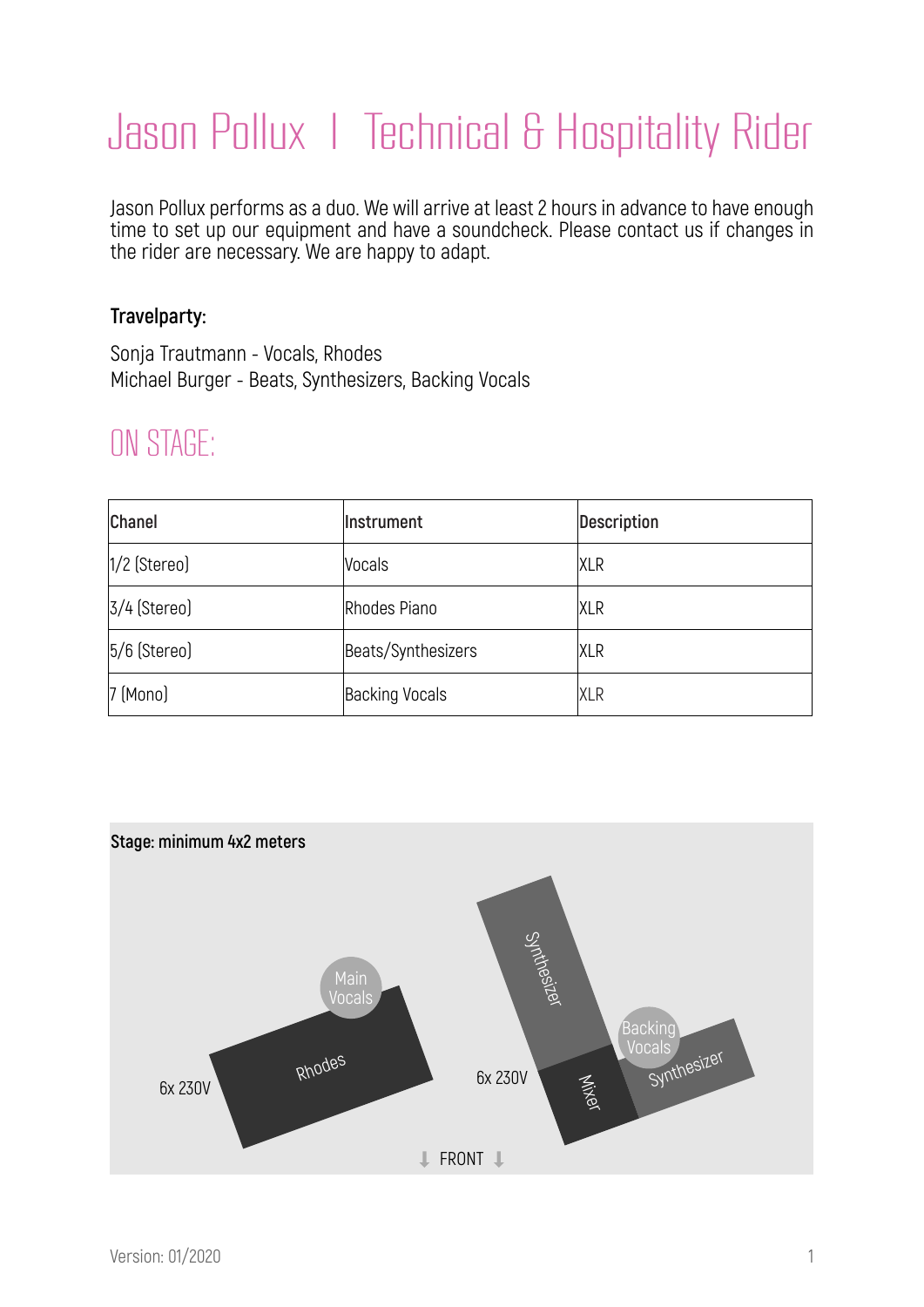### **Monitoring:**

We use our own in-ear monitoring system with our submixer and don't need any stage monitors.

### **Sound Engineer:**

In general we don't travel with a sound engineer. We will need a qualified person from the house to run our show.

### **Lighting:**

Good stage lighting is needed. We prefer pink mauve and white colors, as well as fog or haze.



Picture: Dana Schmidt